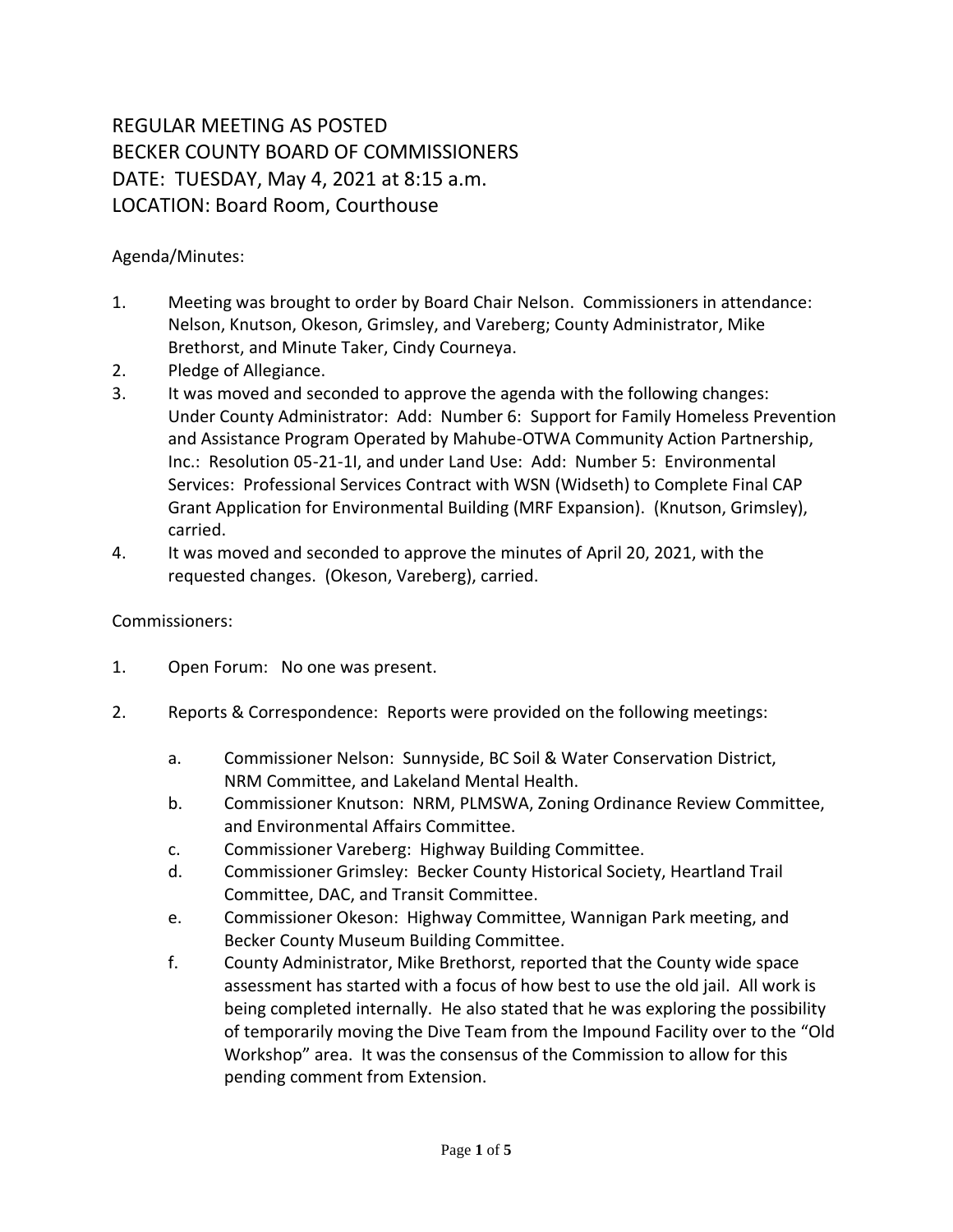3. Appointments: There were none. The two (2) appointments needed for the Pelican River Watershed District Board of Managers will be considered at the Board meeting of May 18<sup>th</sup>, with both terms set to expire on May 25<sup>th</sup>.

County Administrator: Mike Brethorst presented:

- 1. It was moved and seconded to approve the lowest quote for the cost appraisal for the Transit Building project, up to an amount of \$1,800.00 and to award the appraisal contract to the lowest quote being Tinjum Appraisal Services. (Grimsley, Okeson), carried.
- 2. It was moved and seconded to accept the cash offer of \$525,000.00 with no contingencies, for the sale of the Minimum-Security Building, with \$20,000.00 in earnest money, closing date of Thursday, May 6, 2021, and with the building to be used for commercial use. (Grimsley, Knutson), with a roll call vote called and taken: Commissioners Knutson – Aye; Grimsley – Aye; Okeson – Abstained; Vareberg – Aye; Nelson – Aye. Carried 4-0.
- 3. County Administrator, Mike Brethorst, provided a brief update on the status of the Work from Home policy.
- 4. Museum Update Becker County Historical Society & Museum Director, Becky Mitchell, Presented:

It was moved and seconded to approve Resolution 05-21-1E, which addresses the total estimated museum only portion of the cost for Construction at \$4,368,000.00 and to authorize Becker County to provide financial support and services, pledging \$1,100,000.00. (Grimsley, Okeson), carried.

5. It was moved and seconded to approve Resolution 05-21-1I, as presented, that the Becker County Board of Commissioners supports the Mahube-OTWA Action Partnership, Inc., "Family Homeless Prevention and Assistance Program". (Knutson, Grimsley), carried.

Finance Committee Minutes – Mary Hendrickson presented:

- 1. It was moved and seconded to approve the Regular Claims, Auditor Warrants, Over-90- Day Claims, and Additional issues, as follows:
	- a. Auditor's Warrants (Tuesday Bills):
		- i.  $04/21/2021$  in the amount of \$443,532.30
		- ii.  $04/21/2021$  in the amount of  $\frac{1}{2}$  2,000.00
		- iii.  $04/27/2021$  in the amount of \$ 9,389.59
		- for a total amount of  $\dots \dots \dots$ ; \$ 454,921.89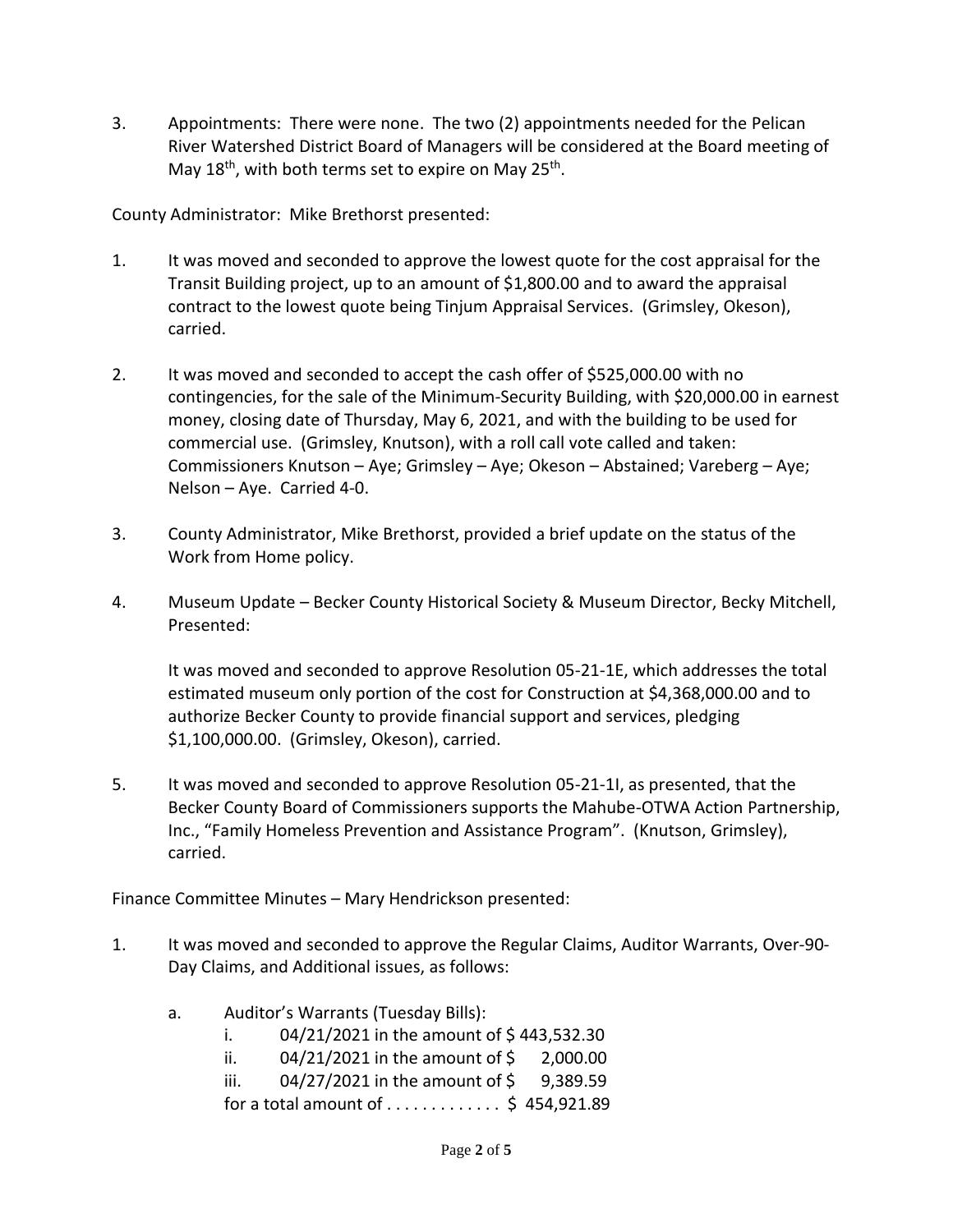- b. Over-90-Day Claims:
	- i. K & K Towing in the amount of  $$250.00$  dated  $01/21/2021$ (waiting for W-9 from vendor);
	- ii. Liftoff, LLC in the amount of  $$448.00 data$  dated 06/10/2020 to 12/08/2020 (invoices just turned in);
	- iii. Sanford Health in the amount of  $$161.94 data$  dated  $10/01/2020$  (balance on disputed amount);
	- iv. SnoDepot in the amount of \$1,098.00 dated 01/07/2021 (invoice just turned in).
- c. Additional Issue:
	- i. Add \$750.00 payment to Hintermester for Grant Administrative Services.

(Knutson, Grimsley), carried.

2. It was moved and seconded to approve the Human Services claims for Human Services, Public Health, and Transit, as presented. (Grimsley, Knutson), carried.

Auditor-Treasurer: Mary Hendrickson presented:

- 1. Licenses and Permits:
	- a. It was moved and seconded to approve Resolution 05-21-1A, to approve the Gambling Application for Exempt Permit to conduct Gambling by the Wolf Lake - Wolf Pack Baseball at Toad Lake Store at 17259 County Highway 39, Frazee, MN in Toad Lake Township. (Knutson, Okeson), carried.
	- b. It was moved and seconded to approve the Tubing Permit for K & K Tubing -Roger J. Klemm – Erie Township. (Okeson, Knutson), carried.

Assessor: Abatements – Presented by County Assessor, Lisa Will:

- 1. It was moved and seconded to approve the following abatement:
	- a. PIN # 49.01682.233 City of Detroit Lakes in the amount of -\$10,870.00 (due to Low-Income Class Rate applied). For a total of abatements at -\$10,870.00.

(Grimsley, Okeson), carried.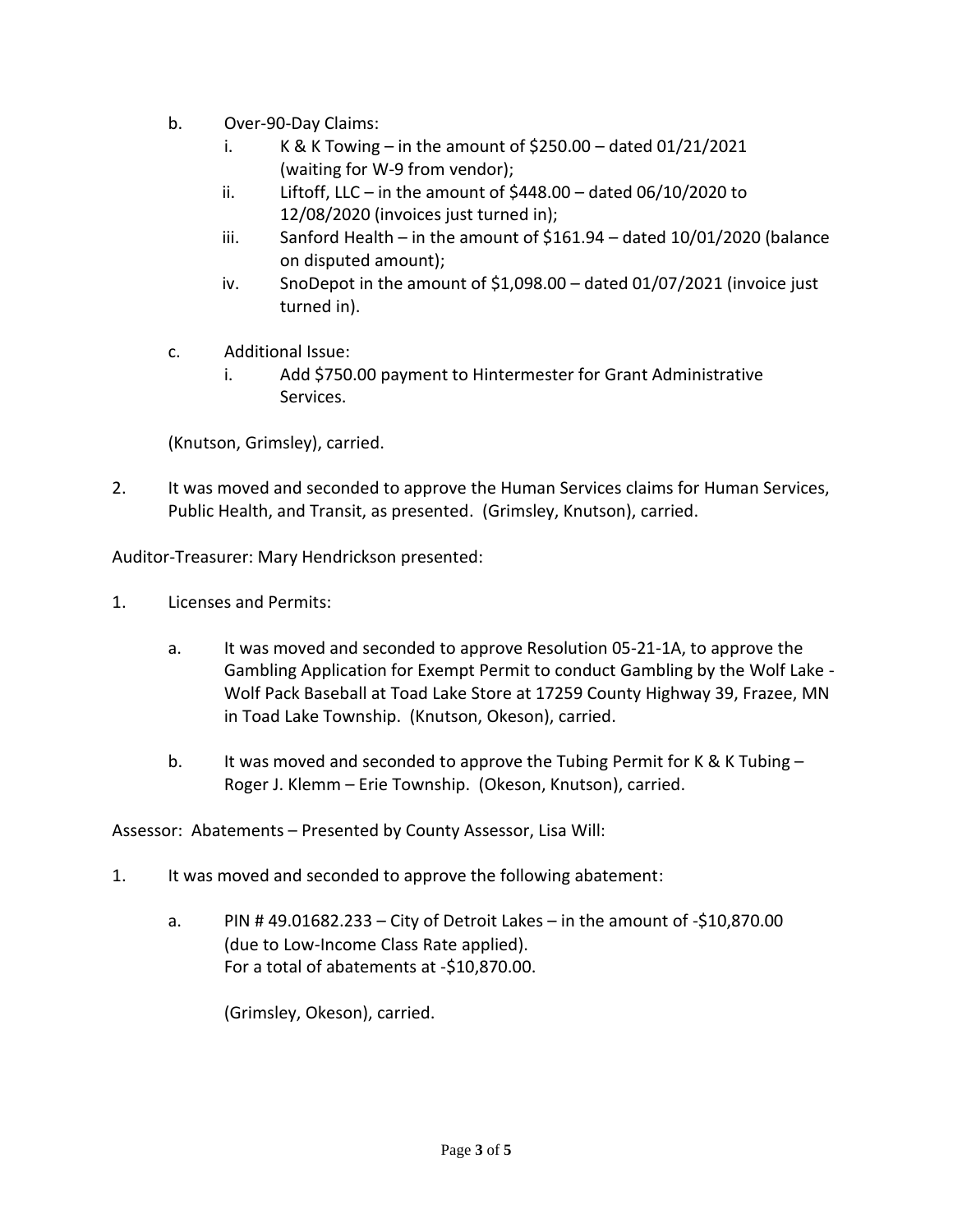Planning & Zoning – Kyle Vareberg presented:

1. There were citizens and representatives present from the six (6) townships located within the two-mile extra-territorial area around the City of Detroit Lakes, along with Detroit Lakes Alderman, Dan Josephson, and Becker County Surveyor, Roy Smith.

It was moved and seconded to approve Resolution 05-21-1G, to enter into a Joint Powers Agreement (JPA) as amended and mutually agreed upon between Becker County and Detroit, Lake View, Lake Eunice, Audubon, Erie, and Burlington Townships, for Becker County Planning and Zoning Services – Official Zoning Control, with changes to the agreement relative to Ordinance change and staff reporting on Conditional Use Permits (CUP's). (Knutson, Okeson), with a roll call vote called and taken: Commissioners Knutson – Yay; Grimsley – Nay; Okeson – Yay; Nelson – Yay; and Vareberg – Yay; motion carried 4-1.

- 2. a. It was moved and seconded to approve Resolution 05-21-1H, to approve setting the the permitting fee at \$25.00 for short and long-term rental properties relative to Ordinance 03-17-2020-2. (Grimsley) – motion died for lack of a second.
	- b. It was moved and seconded to approve Resolution 05-21-1H, to approve setting the permitting fee at \$50.00 for short and long-term rental properties relative to Ordinance 03-17-2020-2. (Knutson, Okeson), carried.

Land Use – NRM/Environmental:

- 1. It was moved and seconded to approve Resolution 05-21-1D, to approve the State's proposed acquisition of the attached described property (Parcel # 27.0035.001); a 1.12 acre addition to the Little Mantrap Lake SNA (T142N R36W - Section 12), to allow for access to the Little Mantrap Lake SNA. (Knutson, Okeson), carried.
- 2. It was moved and seconded to approve awarding the Site Preparation Contract to Future Forests for an estimated contract total of \$13,800.00. (Knutson, Okeson), carried.
- 3. It was moved and seconded to approve the offering of ten (10) Timber Tracts, as presented, for public oral auction on Friday, May 21 $<sup>st</sup>$ , 2021. (Okeson, Vareberg),</sup> carried.
- 4. It was moved and seconded to approve that the NRM office pursue gathering more information into potentially purchasing Parcels #: 12.0041.010 and 21.0044.000, for a total of 236 acres, or trade from The Conservation Fund (TCF). (Knutson, Grimsley), carried.